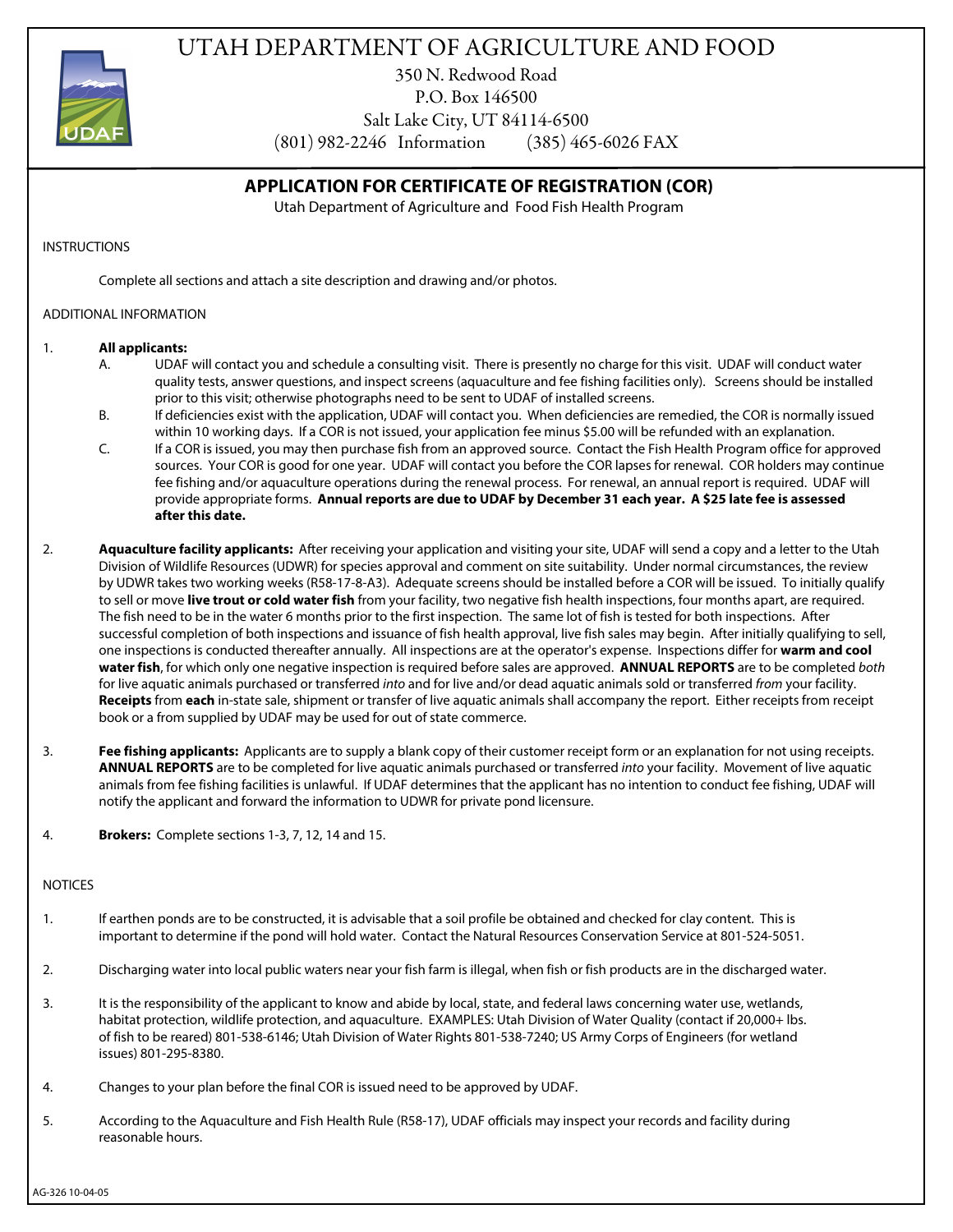|                                                                                                                                                            | UTAH DEPARTMENT OF AGRICULTURE AND FOOD                                           |  |  |  |  |  |
|------------------------------------------------------------------------------------------------------------------------------------------------------------|-----------------------------------------------------------------------------------|--|--|--|--|--|
| 350 N. Redwood Road<br>P.O. Box 146500                                                                                                                     |                                                                                   |  |  |  |  |  |
| Salt Lake City, UT 84114-6500<br>UDAF<br>(801) 982-2246 Information (385) 465-6026 FAX                                                                     |                                                                                   |  |  |  |  |  |
|                                                                                                                                                            |                                                                                   |  |  |  |  |  |
| <b>APPLICATION FOR CERTIFICATE OF REGISTRATION (COR)</b>                                                                                                   |                                                                                   |  |  |  |  |  |
| 1. Applicant Name and Address                                                                                                                              | 2. Personal Information                                                           |  |  |  |  |  |
|                                                                                                                                                            | Home Phone<br><b>Business Phone</b>                                               |  |  |  |  |  |
|                                                                                                                                                            | Fax                                                                               |  |  |  |  |  |
|                                                                                                                                                            | Email                                                                             |  |  |  |  |  |
| 3. Type of COR (R58-17)                                                                                                                                    |                                                                                   |  |  |  |  |  |
| Fee Fishing Pond                                                                                                                                           | Number of ponds Number<br>Annual Fee \$ 30.00                                     |  |  |  |  |  |
| Aquaculture Facility and/or Broker                                                                                                                         | Annual Fee \$150.00<br>Distance separating ponds                                  |  |  |  |  |  |
| Aquaculture/Fee Fishing Combination<br>NOTE: a separate application is required for ponds that are more than 1/2 mile apart.                               | Annual Fee \$150.00                                                               |  |  |  |  |  |
| 4. Location of Pond or Facility Initial applicants only: Please include a site map (hand drawn or photo)                                                   |                                                                                   |  |  |  |  |  |
| (The following information is available from the county recorder in the county where the facility is located.)<br>Township<br>County                       |                                                                                   |  |  |  |  |  |
| Local River Drainage<br>Range                                                                                                                              |                                                                                   |  |  |  |  |  |
| UTM Coordinates (if known)<br>Section                                                                                                                      |                                                                                   |  |  |  |  |  |
| 5. Site Description                                                                                                                                        |                                                                                   |  |  |  |  |  |
| a. Size of pond<br>Elevation                                                                                                                               |                                                                                   |  |  |  |  |  |
| Type of holding structure                                                                                                                                  | Size of holding structure                                                         |  |  |  |  |  |
| Pond on natural stream channel? Yes $\Box$ No $\Box$<br>b. New construction? Yes $\Box$ No $\Box$                                                          |                                                                                   |  |  |  |  |  |
| c. Are fish present in pond site? Yes $\Box$<br>No $\Box$                                                                                                  | Are fish present in water source? Yes $\Box$<br>No $\Box$<br>If so, what species? |  |  |  |  |  |
| If so, what species?                                                                                                                                       |                                                                                   |  |  |  |  |  |
| d. Are suitable screens present to prevent fish loss/entry?<br>Inlet<br>Water temperature Inlet<br>Water quantity <b>Example 20</b>                        | Yes $\Box$<br>Yes $\Box$<br>$No \Box$<br>Outlet<br>No $\Box$<br>F<br>Outlet<br>F  |  |  |  |  |  |
| 6. Water Source                                                                                                                                            |                                                                                   |  |  |  |  |  |
| Privately owned<br>Artesian well<br>Open spring                                                                                                            |                                                                                   |  |  |  |  |  |
| Public surface<br>Pumped well<br>Other<br>(specify)                                                                                                        |                                                                                   |  |  |  |  |  |
| Chemicals used? Yes $\Box$<br>No $\Box$<br>Covered spring<br>Domestic                                                                                      |                                                                                   |  |  |  |  |  |
| Specify chemicals                                                                                                                                          |                                                                                   |  |  |  |  |  |
| Indicate distance of zebra mussel, New Zealand mud snail, quagga mussel from your water source:                                                            |                                                                                   |  |  |  |  |  |
| 7. Brokers                                                                                                                                                 |                                                                                   |  |  |  |  |  |
| Names/Addresses of Sellers                                                                                                                                 | <u> 1989 - Johann Stoff, amerikansk politiker (d. 1989)</u>                       |  |  |  |  |  |
| Names/Addresses of Buyers                                                                                                                                  |                                                                                   |  |  |  |  |  |
| 8. Fee Fishing Receipts Fee Fishing applicants only                                                                                                        | Please attach a blank receipt form to be used for each sale.                      |  |  |  |  |  |
| 9. Water Destination (where the water goes after leaving the facility)                                                                                     |                                                                                   |  |  |  |  |  |
| Irrigation<br>Public water                                                                                                                                 |                                                                                   |  |  |  |  |  |
| Subterranean<br>Other<br>(specify)<br><u> 1980 - Jan Stein Stein Stein Stein Stein Stein Stein Stein Stein Stein Stein Stein Stein Stein Stein Stein S</u> |                                                                                   |  |  |  |  |  |
| Settling pond used Yes $\Box$<br>No                                                                                                                        |                                                                                   |  |  |  |  |  |
|                                                                                                                                                            |                                                                                   |  |  |  |  |  |